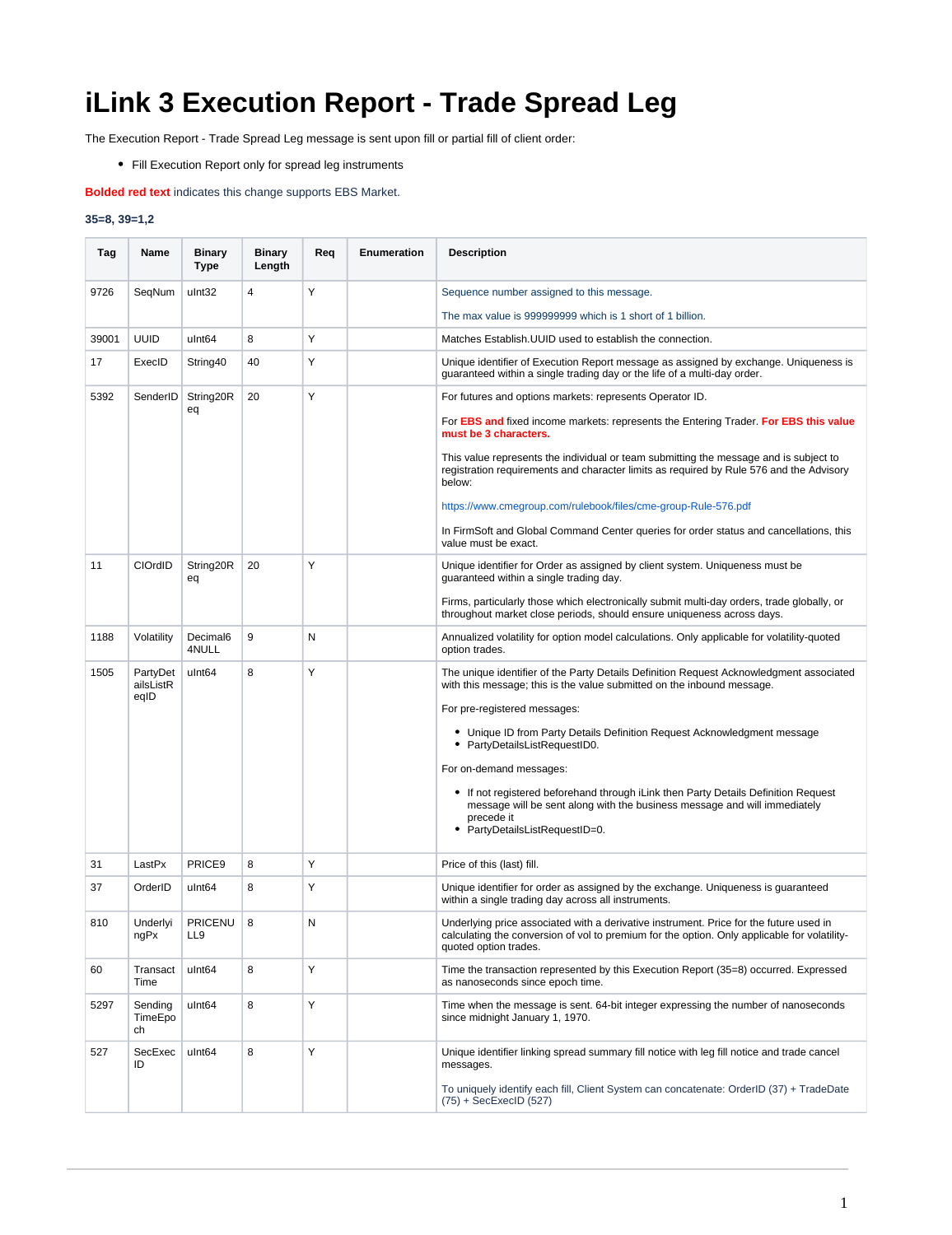| 9537 | Location                   | String5Req 5                  |                | Υ |                                                                                                                                                                                      | ISO identifier of the physical location of the individual or team head trader identified by<br>the tag 5392 (SenderID) in the message.                                                                                                                                                                                                         |
|------|----------------------------|-------------------------------|----------------|---|--------------------------------------------------------------------------------------------------------------------------------------------------------------------------------------|------------------------------------------------------------------------------------------------------------------------------------------------------------------------------------------------------------------------------------------------------------------------------------------------------------------------------------------------|
|      |                            |                               |                |   |                                                                                                                                                                                      | The first two bytes as per ISO 3166-1, identify the country (e.g., JP = Japan, CN =<br>China).                                                                                                                                                                                                                                                 |
|      |                            |                               |                |   |                                                                                                                                                                                      | The next three bytes indicate a comma-delimited state or province code (e.g., $CA =$<br>California, QC = Quebec).                                                                                                                                                                                                                              |
|      |                            |                               |                |   |                                                                                                                                                                                      | For valid values, refer to ftp.cmegroup.com/fix/coo.                                                                                                                                                                                                                                                                                           |
|      |                            |                               |                |   |                                                                                                                                                                                      | Market Regulation requires only the submission of the two first characters of tag<br>9537-Location for all countries with the exception of Canada. For Canada, the 5<br>bytes including the province code must be submitted.                                                                                                                   |
|      |                            |                               |                |   |                                                                                                                                                                                      | Note: this field is optional for EBS Market and eFIX Matching Service instruments.                                                                                                                                                                                                                                                             |
| 811  | OptionD<br>elta            | Decimal <sub>3</sub><br>2NULL | 5              | N |                                                                                                                                                                                      | The rate of change in the price of a derivative with respect to the movement in the price<br>of the underlying instrument(s) upon which the derivative instrument price is based.<br>Calculated delta, expressed as a decimal between -1 and 1. Only applicable for volatility-<br>quoted option trades.                                       |
| 1189 | TimeTo<br>Expiration 2NULL | Decimal3                      | 5              | N |                                                                                                                                                                                      | Time to expiration in years calculated as the number of days remaining to expiration<br>divided by 365 days per year. This value is expressed as a decimal portion of a year,<br>typically the days to expiration divided by the days in a year. Currently the year<br>assumption is 365. Only applicable for volatility-quoted option trades. |
| 1190 | RiskFree<br>Rate           | Decimal <sub>3</sub><br>2NULL | 5              | N |                                                                                                                                                                                      | Interest rate. Usually some form of short-term rate.                                                                                                                                                                                                                                                                                           |
| 48   | SecurityID Int32           |                               | $\overline{4}$ | Υ |                                                                                                                                                                                      | Security ID as defined in the market data Security Definition message.                                                                                                                                                                                                                                                                         |
| 32   | LastQty                    | ulnt32                        | 4              | Υ |                                                                                                                                                                                      | Quantity bought/sold on this (last) fill.                                                                                                                                                                                                                                                                                                      |
| 14   | CumQty                     | ulnt32                        | $\overline{4}$ | Υ |                                                                                                                                                                                      | Total quantity filled.                                                                                                                                                                                                                                                                                                                         |
| 1506 | SideTra<br>delD            | ulnt32                        | 4              | Y |                                                                                                                                                                                      | The unique ID assigned to the trade once it is received or matched by the exchange.                                                                                                                                                                                                                                                            |
| 75   | TradeDa<br>te              | LocalMkt<br>Date              | $\overline{2}$ | Υ |                                                                                                                                                                                      | Indicates date of trading day (expressed in local time at place of trade).<br>Sent in number of days since Unix epoch.                                                                                                                                                                                                                         |
| 39   |                            | OrdStatus OrdStatus<br>Trd    | $\mathbf{1}$   | Y | • OrdStatus<br>$=1$<br>(Partially<br>Filled)<br>• OrdStatus<br>$=2$ (Filled)                                                                                                         | Identifies status of order as partially filled or completely filled.                                                                                                                                                                                                                                                                           |
| 150  |                            | ExecType ExecType<br>Trade    | 0              | Y | ExecType=F<br>(Trade)                                                                                                                                                                | Describes the specific Execution Report (e.g. Cancel) while tag 39-OrdStatus always<br>identifies the current order status (e.g. Partially Filled).                                                                                                                                                                                            |
|      |                            |                               |                |   |                                                                                                                                                                                      | Constant value.                                                                                                                                                                                                                                                                                                                                |
| 40   |                            | OrdType   OrderType   1       |                | Υ | • OrdType=<br>1 (Market<br>order with<br>protection)<br>$\bullet$ OrdType=<br>2 (Limit<br>order)<br>• OrdType=<br>4 (Stop<br>limit order)<br>• OrdType=<br>K (Market<br>limit order) | Order type.                                                                                                                                                                                                                                                                                                                                    |
| 54   | Side                       | SideReq                       | $\mathbf{1}$   | Υ | $\bullet$ Side=1<br>(Buy)<br>$\bullet$ Side=2<br>(Sell)                                                                                                                              | Side of spread leg trade.                                                                                                                                                                                                                                                                                                                      |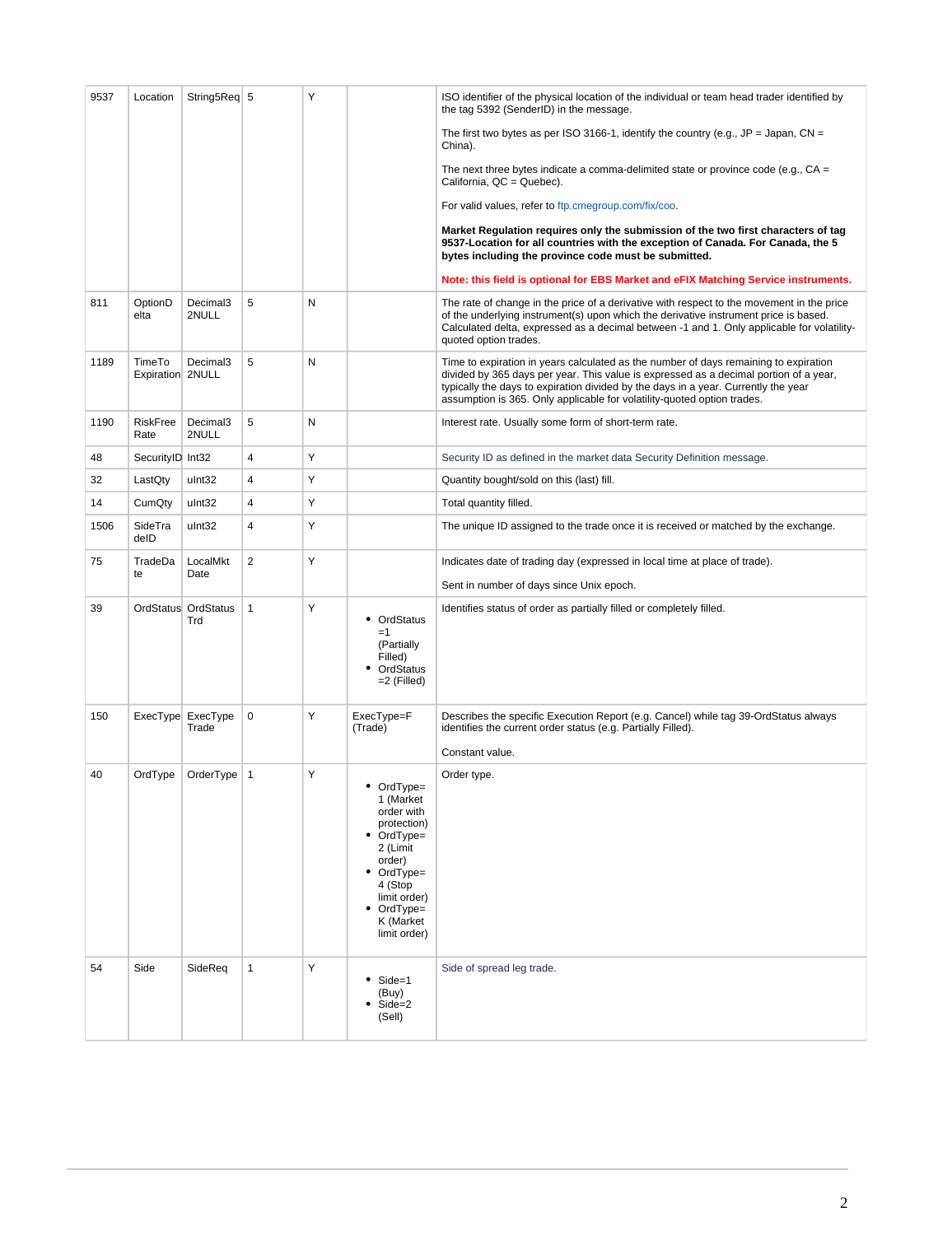| 9765 | PossRet                         | BooleanFI           | $\mathbf{1}$            | Y | 0=False                                           | Flags message as possible retransmission or duplicate                                                                                                                                                                                 |
|------|---------------------------------|---------------------|-------------------------|---|---------------------------------------------------|---------------------------------------------------------------------------------------------------------------------------------------------------------------------------------------------------------------------------------------|
|      | ransFlag                        | ag                  |                         |   | $1 = True$                                        | Indicates if message is an original transmission or duplicate in response to<br>Retransmission Request or possible duplicate                                                                                                          |
|      |                                 |                     |                         |   |                                                   | Used when original messages are interleaved with Retransmission responses                                                                                                                                                             |
|      |                                 |                     |                         |   |                                                   | Possible duplicate means the same message may have been sent again with different<br>sequence number                                                                                                                                  |
| 64   | SettlDate                       | LocalMkt<br>Date    | $\overline{c}$          | N |                                                   | Specific date of trade settlement for the Spot leg                                                                                                                                                                                    |
| 1056 | Calculat<br>edCcyLa<br>stQty    | Decimal6<br>4NULL   | 9                       | N |                                                   | Total amount traded (in notional) in counter currency for the Spot leg                                                                                                                                                                |
| 381  | GrossTr<br>adeAmt               | Decimal6<br>4NULL   | 9                       | N |                                                   | Total amount traded (in notional) in base currency for the Spot leg                                                                                                                                                                   |
| 1362 | <b>NoFills</b>                  | groupSize           | 3                       | Υ |                                                   | Specifies the number of fill reasons included in this Execution Report.                                                                                                                                                               |
|      |                                 |                     |                         |   |                                                   | Maximum number of fill reasons is 6.                                                                                                                                                                                                  |
| 1364 | <b>FillPx</b>                   | PRICE9              | 8                       | Υ |                                                   | Price of this fill reason or allocation. Required if NoFills (1362) > 0. Same as LastPx (31)                                                                                                                                          |
| 1365 | FillQty                         | ulnt32              | 4                       | Υ |                                                   | Quantity bought/sold for this fill reason.                                                                                                                                                                                            |
| 1363 | FillExecID String2              |                     | $\overline{c}$          | Υ |                                                   | Used as an identifier for each fill reason or allocation reported in single Execution Report.<br>Required if NoFills (tag 1362) > 0. Append FillExecID with ExecID to derive unique<br>identifier for each fill reason or allocation. |
| 1622 | <b>FillYeild</b><br><b>Type</b> | ulnt <sub>8</sub>   | $\mathbf{1}$            | Y | $0 -$ Future<br>Hedge                             | Enumeration of the Fill Reason field using Integer. This identifies the type of match<br>algorithm.                                                                                                                                   |
|      |                                 |                     |                         |   | $1 - Pro Rata$                                    |                                                                                                                                                                                                                                       |
|      |                                 |                     |                         |   | $2 - LMM$                                         |                                                                                                                                                                                                                                       |
|      |                                 |                     |                         |   | $3 - TOP$                                         |                                                                                                                                                                                                                                       |
|      |                                 |                     |                         |   | 4 - FIFO                                          |                                                                                                                                                                                                                                       |
|      |                                 |                     |                         |   | 5 - Cross BMG                                     |                                                                                                                                                                                                                                       |
|      |                                 |                     |                         |   | 8 - Covering                                      |                                                                                                                                                                                                                                       |
|      |                                 |                     |                         |   | 9 - Cross BPM                                     |                                                                                                                                                                                                                                       |
|      |                                 |                     |                         |   | $10 -$ Leveling                                   |                                                                                                                                                                                                                                       |
|      |                                 |                     |                         |   | 11 - Aggressor                                    |                                                                                                                                                                                                                                       |
|      |                                 |                     |                         |   | $14 - Leg$                                        |                                                                                                                                                                                                                                       |
|      |                                 |                     |                         |   | $16 -$ Opening                                    |                                                                                                                                                                                                                                       |
|      |                                 |                     |                         |   | $18 -$ Implied<br>Opening                         |                                                                                                                                                                                                                                       |
|      |                                 |                     |                         |   | $19 - FIFO$<br>Percent                            |                                                                                                                                                                                                                                       |
| 1795 | NoOrder                         | groupSize           | 3                       | N |                                                   | Number of fills which comprise fill quantity.                                                                                                                                                                                         |
|      | Events                          |                     |                         |   |                                                   | The maximum number of fills is configured 100.                                                                                                                                                                                        |
|      |                                 |                     |                         |   |                                                   | Applicable for BrokerTec markets only.                                                                                                                                                                                                |
| 1799 | OrderEv<br>entPx                | PRICE9              | 8                       | Y |                                                   | Refers to the fill price; same as tag 31-LastPx                                                                                                                                                                                       |
| 1802 | OrderEv<br>entText              | String <sub>5</sub> | 5                       | N |                                                   | Will not be present for BrokerTec US; Will be populated with the firm ID of the opposite<br>order for BrokerTec EU bilateral trades                                                                                                   |
| 1797 | OrderEv<br>entExecID            | ulnt32              | $\overline{\mathbf{4}}$ | Y |                                                   | This is a unique ID which ties together a specific fill between two orders; It will be unique<br>per instrument per day                                                                                                               |
| 1800 | OrderEv<br>entQTY               | ulnt32              | $\overline{\mathbf{4}}$ | Y |                                                   | Refers to the specific fill quantity between this order and the opposite order                                                                                                                                                        |
| 1796 | OrderEv<br>entType              | OrderEve<br>ntTye   | $\mathbf{1}$            | Y | $\bullet$ 4=Partially<br>Filled<br>$• 5 =$ Filled | The type of event affecting an order                                                                                                                                                                                                  |